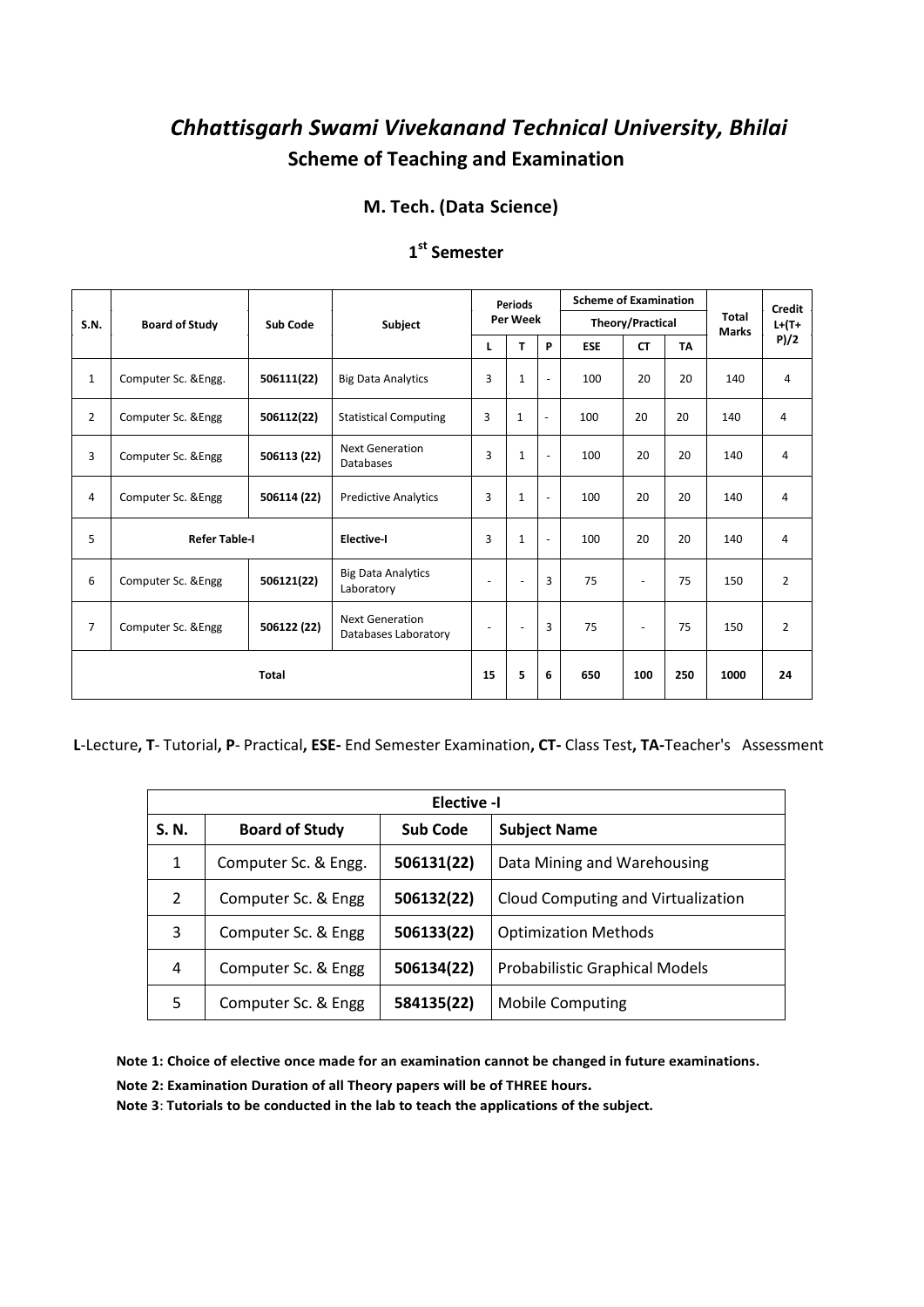**M. Tech. (Data Science)**

| S. N.<br><b>Board of Study</b> |                                | <b>Sub Code</b> | Subject                              |                | <b>Periods</b><br>Per Week |                |            | Scheme of<br><b>Examination</b><br><b>Theory / Practical</b> |           |     | Credit<br>$L+(T+P)/2$ |
|--------------------------------|--------------------------------|-----------------|--------------------------------------|----------------|----------------------------|----------------|------------|--------------------------------------------------------------|-----------|-----|-----------------------|
|                                |                                |                 |                                      | L              | T.                         | P              | <b>ESE</b> | <b>CT</b>                                                    | <b>TA</b> |     |                       |
| $\mathbf{1}$                   | Computer Sc. & Engg.           | 506211(22)      | <b>High Performance Computing</b>    | 3              | 1                          | $\blacksquare$ | 100        | 20                                                           | 20        | 140 | 4                     |
| $\overline{2}$                 | Computer Sc. & Engg            | 506212(22)      | <b>Applied Multivariate Analysis</b> | 3              | $\mathbf{1}$               | ÷.             | 100        | 20                                                           | 20        | 140 | $\overline{4}$        |
| 3                              | <b>Computer Sc. &amp; Engg</b> | 506213(22)      | Machine Learning                     | 3              | $\mathbf{1}$               | $\blacksquare$ | 100        | 20                                                           | 20        | 140 | 4                     |
| 4                              | <b>Computer Sc. &amp; Engg</b> | 506214(22)      | Internet of Things                   | 3              | $\mathbf{1}$               | ÷.             | 100        | 20                                                           | 20        | 140 | 4                     |
| 5                              | <b>Refer Table-II</b>          |                 | Elective-II                          | 3              | $\mathbf{1}$               | ÷              | 100        | 20                                                           | 20        | 140 | 4                     |
| 6                              | <b>Computer Sc. &amp; Engg</b> | 506221(22)      | Machine Learning Lab                 | ä,             | $\blacksquare$             | 3              | 75         | ä,                                                           | 75        | 150 | $\overline{2}$        |
| $\overline{7}$                 | Computer Sc. & Engg            | 506222(22)      | Iот<br>Laboratory                    | $\blacksquare$ | $\blacksquare$             | 3              | 75         |                                                              | 75        | 150 | $\overline{2}$        |
| <b>Total</b>                   |                                | 15              | 5                                    | 6              | 650                        | 100            | 250        | 1000                                                         | 24        |     |                       |

### **2 Semester nd**

#### **L**-Lecture**, T**- Tutorial**, P**- Practical**, ESE-** End Semester Examination**, CT-** Class Test**, TA-**Teacher's Assessment

|                | <b>Elective -II</b>            |                 |                              |  |  |  |  |  |  |  |  |  |
|----------------|--------------------------------|-----------------|------------------------------|--|--|--|--|--|--|--|--|--|
| S. N.          | <b>Board of Study</b>          | <b>Sub Code</b> | Subject                      |  |  |  |  |  |  |  |  |  |
| 1              | Computer Sc. & Engg.           | 506231(22)      | Artificial Intelligence      |  |  |  |  |  |  |  |  |  |
| $\overline{2}$ | Computer Sc. & Engg            | 506232(22)      | Information Retrieval        |  |  |  |  |  |  |  |  |  |
| 3              | Computer Sc. & Engg            | 506233(22)      | Image and Video analytics    |  |  |  |  |  |  |  |  |  |
| 4              | Computer Sc. & Engg            | 506234(22)      | E-Technologies               |  |  |  |  |  |  |  |  |  |
| 5              | <b>Computer Sc. &amp; Engg</b> | 506235(22)      | Social Networking and Mining |  |  |  |  |  |  |  |  |  |

**Note 1: Choice of elective once made for an examination cannot be changed in future examinations.**

**Note 2: Examination Duration of all Theory papers will be of THREE hours.**

**Note 3**: **Tutorials to be conducted in the lab to teach the applications of the subject.**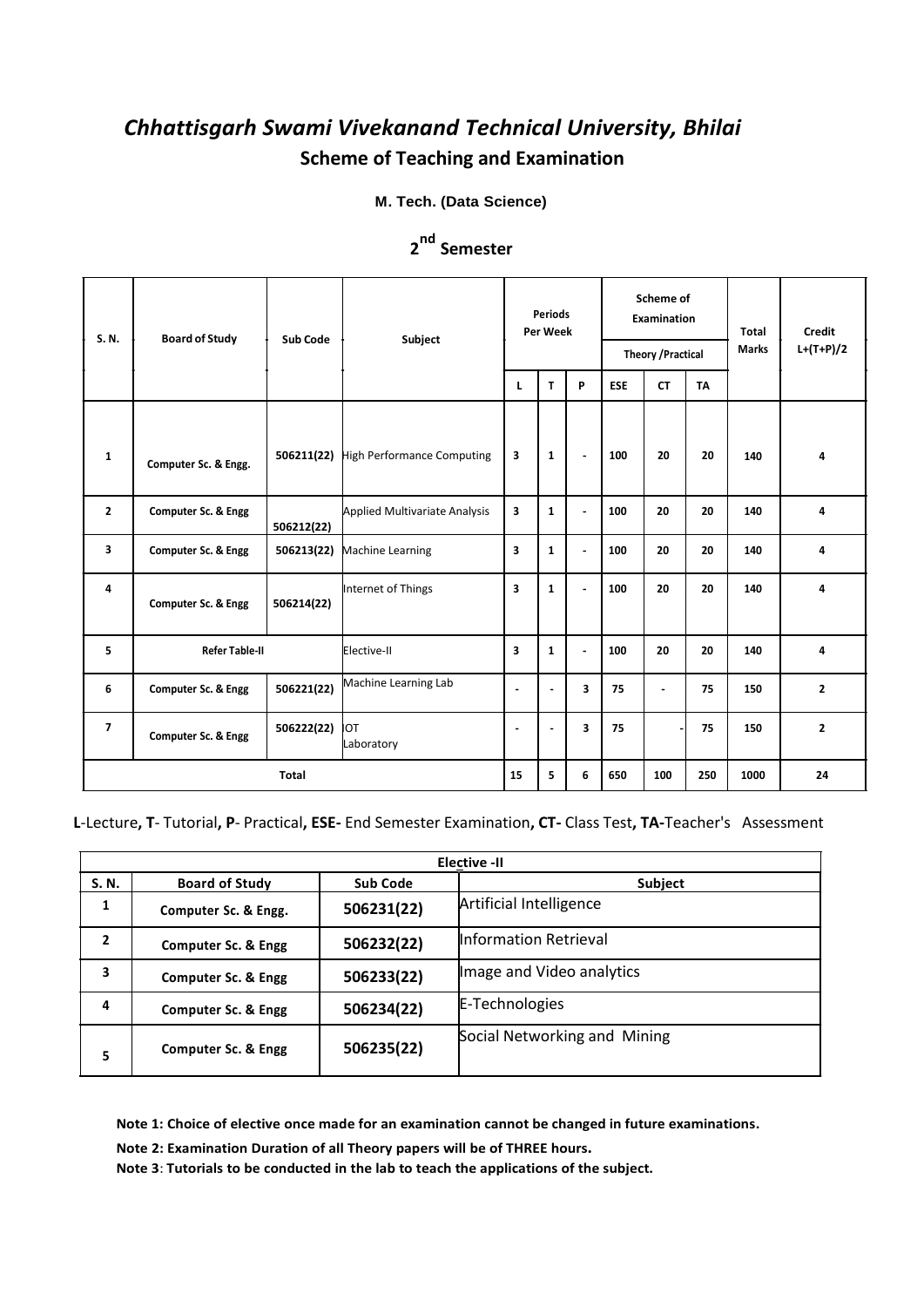**M. Tech. (Data Science)**

| S.N.           | <b>Board of Study</b>              | Sub Code   | Subject                                           |                | <b>Periods</b><br>Per Week |                | Scheme of<br><b>Examination</b><br><b>Theory / Practical</b> |                |           | Total<br><b>Marks</b> | Credit<br>$L+(T+P)/2$ |
|----------------|------------------------------------|------------|---------------------------------------------------|----------------|----------------------------|----------------|--------------------------------------------------------------|----------------|-----------|-----------------------|-----------------------|
|                |                                    |            |                                                   | L              | T                          | P              | <b>ESE</b>                                                   | <b>CT</b>      | <b>TA</b> |                       |                       |
| $\mathbf{1}$   | Computer Sc. & Engg.               | 506311(22) | <b>Data Security</b>                              | 3              | 1                          | $\blacksquare$ | 100                                                          | 20             | 20        | 140                   | 4                     |
| $\overline{2}$ | <b>Refer Table- 3 Elective-III</b> |            |                                                   | 3              | $\mathbf{1}$               | ٠              | 100                                                          | 20             | 20        | 140                   | 4                     |
| 3              | Computer Sc. & Engg.               | 506321(22) | <b>Preliminary Work on</b><br><b>Dissertation</b> | $\bullet$      | $\blacksquare$             | 28             | 100                                                          | $\blacksquare$ | 100       | 200                   | 14                    |
| 4              | Computer Sc. & Engg.               | 506322(22) | <b>Technical Seminar</b>                          | $\blacksquare$ | $\overline{\phantom{a}}$   | 3              | ۰                                                            |                | 20        | 20                    | $\mathbf{2}$          |
| <b>Total</b>   |                                    |            | 6                                                 | $\overline{2}$ | 31                         | 300            | 40                                                           | 160            | 500       | 24                    |                       |

### **3 Semester rd**

**L**-Lecture**, T**- Tutorial**, P**- Practical**, ESE-** End Semester Examination**, CT-** Class Test**, TA-**Teacher's Assessment

| Refer Table-3 (Elective -III) |                       |                 |                            |  |  |  |  |  |  |
|-------------------------------|-----------------------|-----------------|----------------------------|--|--|--|--|--|--|
| S. N.                         | <b>Board of Study</b> | <b>Sub Code</b> | Subject                    |  |  |  |  |  |  |
| 1                             | Computer Sc. & Engg.  | 506331(22)      | Natural Language Computing |  |  |  |  |  |  |
| 2                             | Computer Sc. & Engg   | 506332(22)      | Web Intelligence           |  |  |  |  |  |  |
| 3                             | Computer Sc. & Engg   | 506333(22)      | <b>Bioinformatics</b>      |  |  |  |  |  |  |
| 4                             | Computer Sc. & Engg   | 506334(22)      | Social Media Analytics     |  |  |  |  |  |  |
| 5                             | Computer Sc. & Engg   | 506335(22)      | Deep Learning              |  |  |  |  |  |  |

**Note 1: Choice of elective once made for an examination cannot be changed in future examinations.**

**Note 2: Examination Duration of all Theory papers will be of THREE hours.**

**Note 3**: **Tutorials to be conducted in the lab to teach the applications of the subject.**